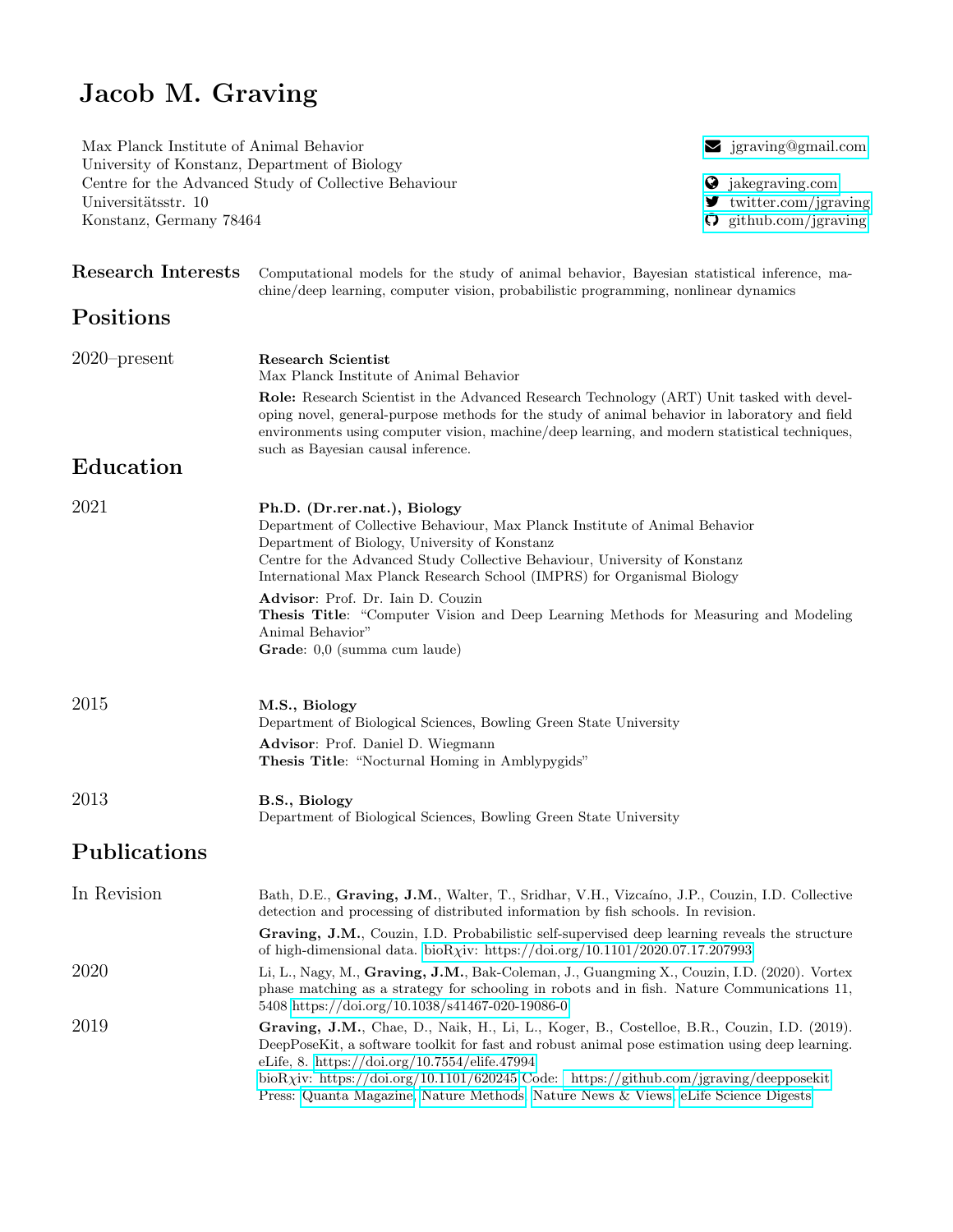| 2018                 | Alarcón-Nieto, G.*, Graving, J.M.*, Klarevas-Irby, J.A.*, Maldonado-Chaparro, A.A.,<br>Mueller, I., and Farine, D.R. (2018) An automated barcode tracking system for behavioural stud-<br>ies in birds. Methods in Ecology and Evolution 9 (6), 1536-1547. https://doi.org/10.1111/2041-<br>$210X.13005$ bioRxiv: https://doi.org/10.1101/201590 *contributed equally                                                                                                                                                                                                                                                                  |
|----------------------|----------------------------------------------------------------------------------------------------------------------------------------------------------------------------------------------------------------------------------------------------------------------------------------------------------------------------------------------------------------------------------------------------------------------------------------------------------------------------------------------------------------------------------------------------------------------------------------------------------------------------------------|
| 2017                 | Graving, J.M., Bingman, V.P., Hebets, E.A., and Wiegmann, D.D. (2017). Development of<br>site fidelity in the nocturnal amblypygid <i>Phrynus marginemaculatus</i> . Journal of Comparative<br>Physiology A, 203(5), 313-328. https://doi.org/10.1007/s00359-017-1169-5<br>Bingman, V.P., Graving, J.M., Hebets, E.A., and Wiegmann, D.D. (2017). Importance of the<br>antenniform legs, but not vision, for homing by the neotropical whip spider <i>Paraphrynus laev-</i><br><i>ifrons.</i> Journal of Experimental Biology, $220(5)$ , 885-890. https://doi.org/10.1242/jeb.149823<br>Press: Discover Magazine, National Geographic |
| 2016                 | Wiegmann, D.D., Hebets, E.A., Gronenberg, W., Graving, J.M., and Bingman,<br>Amblypygids: model organisms for the study of arthropod navigation<br>V.P. $(2016)$ .<br>mechanisms in complex environments.<br>Frontiers in Behavioral Neuroscience, 10, 47.<br>https://doi.org/10.3389/fnbeh.2016.00047                                                                                                                                                                                                                                                                                                                                 |
| Teaching             |                                                                                                                                                                                                                                                                                                                                                                                                                                                                                                                                                                                                                                        |
| 2019                 | ASAB 2019 Summer Conference, University of Konstanz<br>Workshop Organizer and Lecturer<br>- Seminar on "Machine Learning in the Behavioral Sciences"<br>- Practical Workshop on "Quantifying Behavior with Machine Learning"                                                                                                                                                                                                                                                                                                                                                                                                           |
| 2016-2020            | University of Konstanz, Department of Biology<br>Lecturer and Project Advisor, Intensive Research Course for Master's Students<br>- Measuring Animal Behavior with Computer Vision<br>- Analyzing Behavioral Data<br>- Introduction to Programming in Python                                                                                                                                                                                                                                                                                                                                                                           |
| $2013 - 2015$        | Department of Biological Sciences, Bowling Green State University<br>Graduate Assistant<br>- Advanced Biostatistics<br>- Introduction to Biostatistics<br>- Population and Community Ecology<br>- Introductory Biology for Non-Science Majors<br>- Guest Lecture on "Arthropod Navigation", Animal Behavior                                                                                                                                                                                                                                                                                                                            |
| <b>Invited Talks</b> |                                                                                                                                                                                                                                                                                                                                                                                                                                                                                                                                                                                                                                        |
| 2019                 | Revealing the Behavioral Algorithms of Social Animals<br>Princeton Neuroscience Institute (PNI)<br>Princeton University, Princeton, New Jersey, USA<br>July 2, 2019                                                                                                                                                                                                                                                                                                                                                                                                                                                                    |
| 2018                 | Perception and Motion in Locust Swarms<br>Integrated Behavioral Research Group (IBRG)<br>Princeton University, Princeton, New Jersey, USA<br>March 16, 2018<br>Perception and Motion in Locust Swarms                                                                                                                                                                                                                                                                                                                                                                                                                                  |
|                      | Department of Biological Sciences Seminar Series<br>Bowling Green State University, Bowling Green, Ohio, USA<br>February 28, 2018                                                                                                                                                                                                                                                                                                                                                                                                                                                                                                      |
| Outreach             |                                                                                                                                                                                                                                                                                                                                                                                                                                                                                                                                                                                                                                        |
| 2017-2019            | Konstanzer Lange Nacht Der Wissenschaft<br>"Long Night of Science" Public Outreach Event<br>Volunteer                                                                                                                                                                                                                                                                                                                                                                                                                                                                                                                                  |